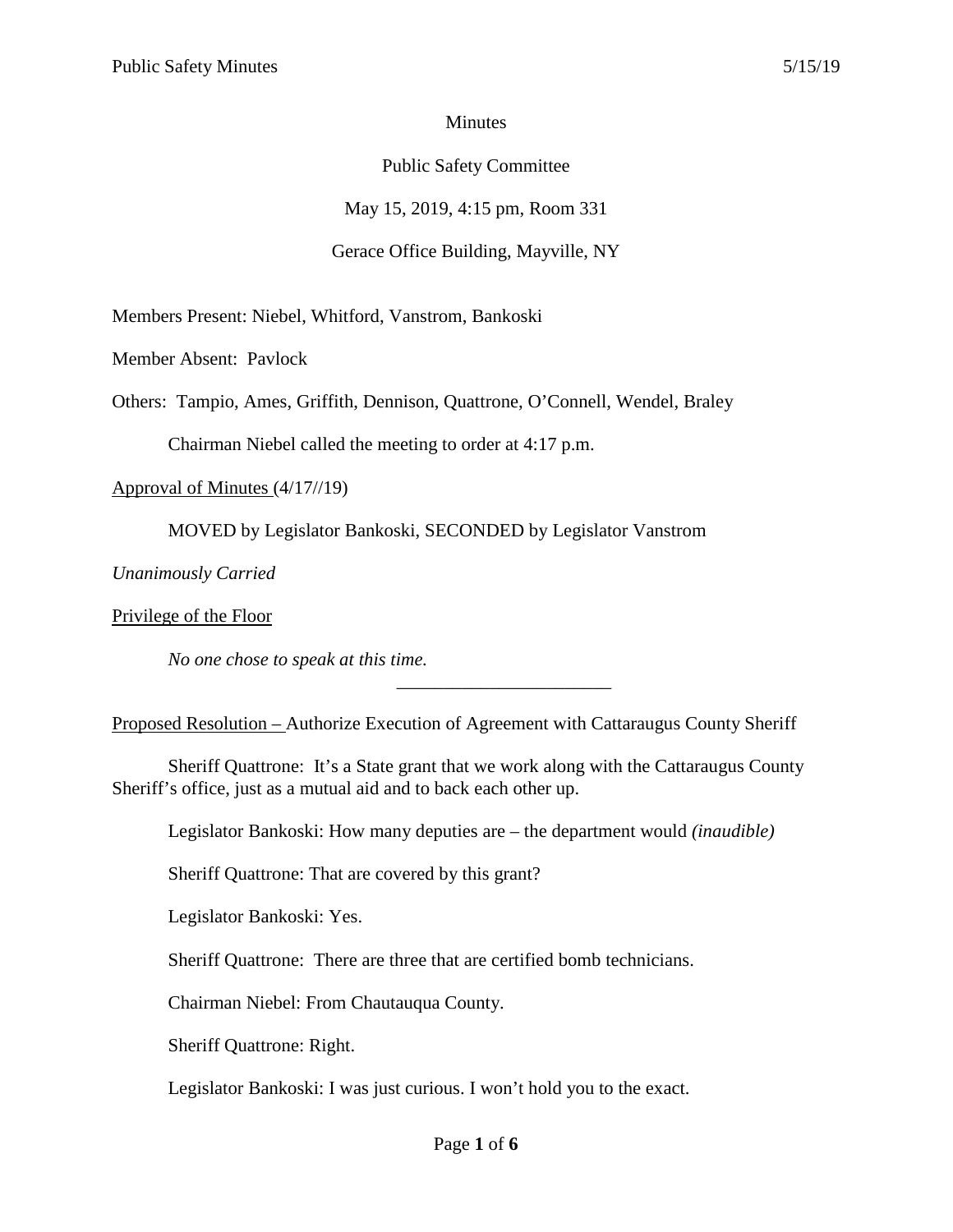Sheriff Quattrone: Don't hold me, it's three or four because I'm trying *(inaudible)* in retirement.

Chairman Niebel: Do you know what the total amount of the grant is? The agreement with Cattaraugus County is for \$11,000, but, what is the total grant?

Sheriff Quattrone: I don't have those numbers Terry.

Chairman Niebel: That's alright. But as far as this resolution, this is for \$11,000 with Cattaraugus County?

Sheriff Quattrone: Correct.

Chairman Niebel: Any other questions for the Sheriff?

*Unanimously Carried*

## Proposed Resolution – Authorize Execution of New York State Division of Criminal Justice Services Grant – Southern Tier Regional Drug Task Force FY18

Chairman Niebel: This is a one year grant, it looks like. Calendar year 2019. The funding is for \$75,000. It's already in the budget?

Sheriff Quattrone: Correct.

Chairman Niebel: This is an easy one. Any questions?

Legislator Bankoski: What kind of narcotic control –

Sheriff Quattrone: We're happy to say that we've been working along with Jamestown as well as with Dunkirk and Fredonia. We've currently kind of split our unit up so we have two officers that are assigned in the north end of the County, two that are assigned at the south end of the County so this just helps to supplement some of that. Of course, we work with State police on occasion. We really don't do undercover but we do control *(inaudible)…*

Chairman Niebel: Anybody else?

# *Unanimously Carried*

Proposed Resolution - Amend 2019 Budget Appropriations – Emergency Services

Mr. Griffith: This is a grant that is part of the New York State Homeland Security grant. It's a Federal grant administered through the State. We're taking the \$16,500 and we're purchasing all new ipads for our entire staff with the grant and the ipads will be used to work with a product called "DLAN". DLAN is a disaster reporting software program that utilizes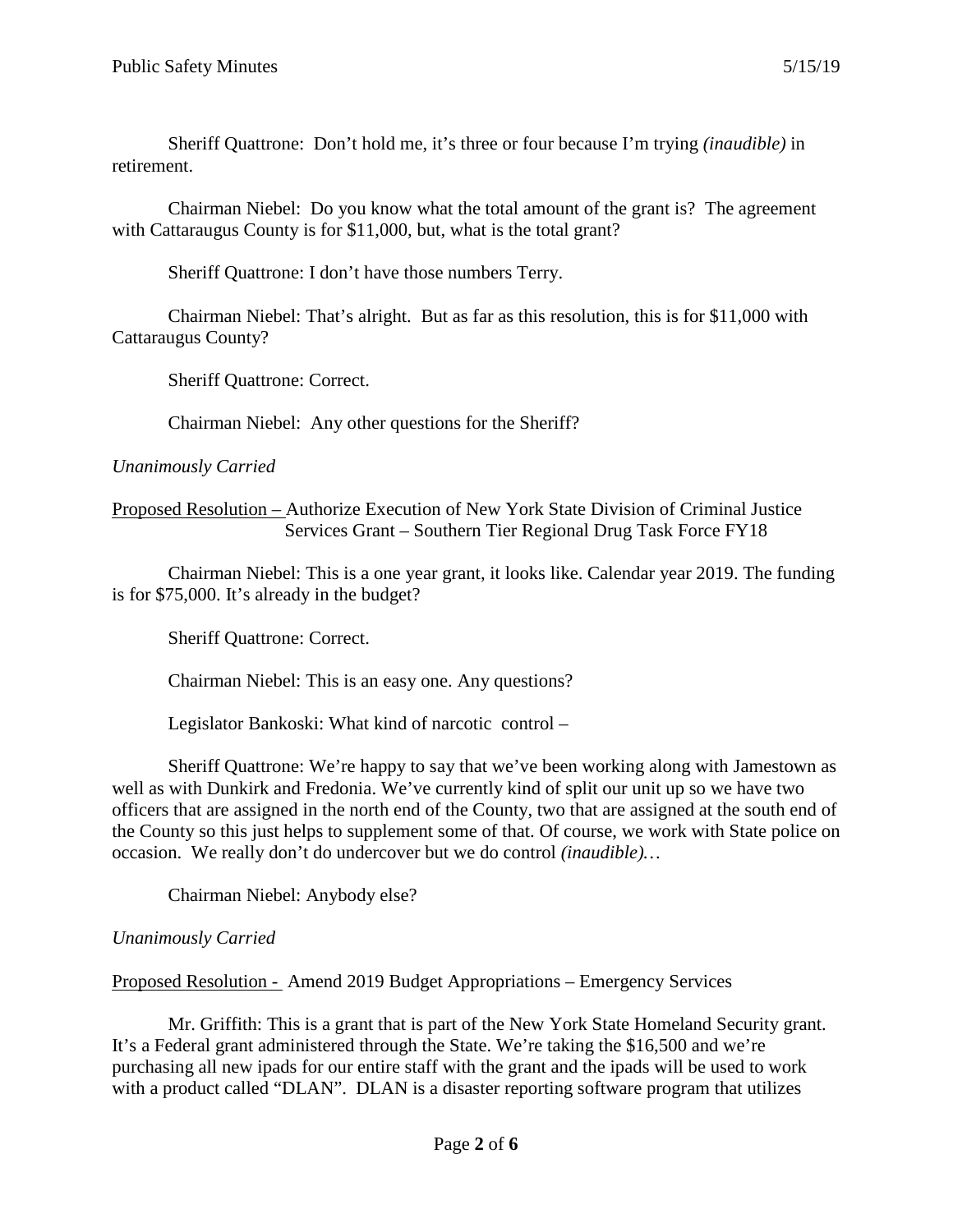ipads. That will link directly through the ipads to New York Responds so in an event of an emergency or any time we need something from the State, emergency or not, you would go into your ipad, enter it and then access it that way. It's also an assessment tool in the event of disaster. You'll be able to take the ipads out, do the assessments, do the pictures, loads in the geographic location by longitude and latitude, right there and when you compile all that information it sends it automatically to the State which helps in return put our numbers together in event we meet a disaster that the \$540,000 limit for thresholds for the County to see if we qualify for disaster aid. It will basically help speed that process up if we get into a flooding or disaster type of situation. There is no local share, it's all done through the grant and part of the changes that we made to the budget this year is we did not put all the revenue for the grant in the budget so we would not be short if we had to spend the money or hadn't gotten them. So this year, we put the revenues in and take the monies right back out at the same time so we're doing that right here. Moving it from point two to a point four.

Legislator Bankoski: How many ipads are you purchasing?

Mr. Griffith: There is 15. State bid price is –

Legislator Vanstrom: It's a good product.

Mr. Griffith: Yes. We have them now but some of them are really old. They are like two or three versions old. Like an iphone, they have relatively short lives. They are not a long term product.

Chairman Niebel: Any other questions for John? So basically you are taking from your point two, moving it to your point four, all within budget.

Mr. Griffith: Yes. All State grant money.

Chairman Niebel: Those in favor?

*Unanimously Carried*

**Other** 

Proposed Resolution - Amend 2019 Budget for State Homeland Security Program (SHSP) Grant Award

Mr. Griffith: This is a very similar thing. Taking money off the grant. This is to – we got approval to use our grant monies to purchase a heart monitor, defibrillator, to like, back fifteen – and they're \$32,000 so we can do it with grant money and that probably be in the new ambulance which is being put in service right away. We approved the lettering on that today and we're moving forward with that. If you would like, I could review the whole ambulance process with you, where we stand.

Legislator Vanstrom: I just heard about it.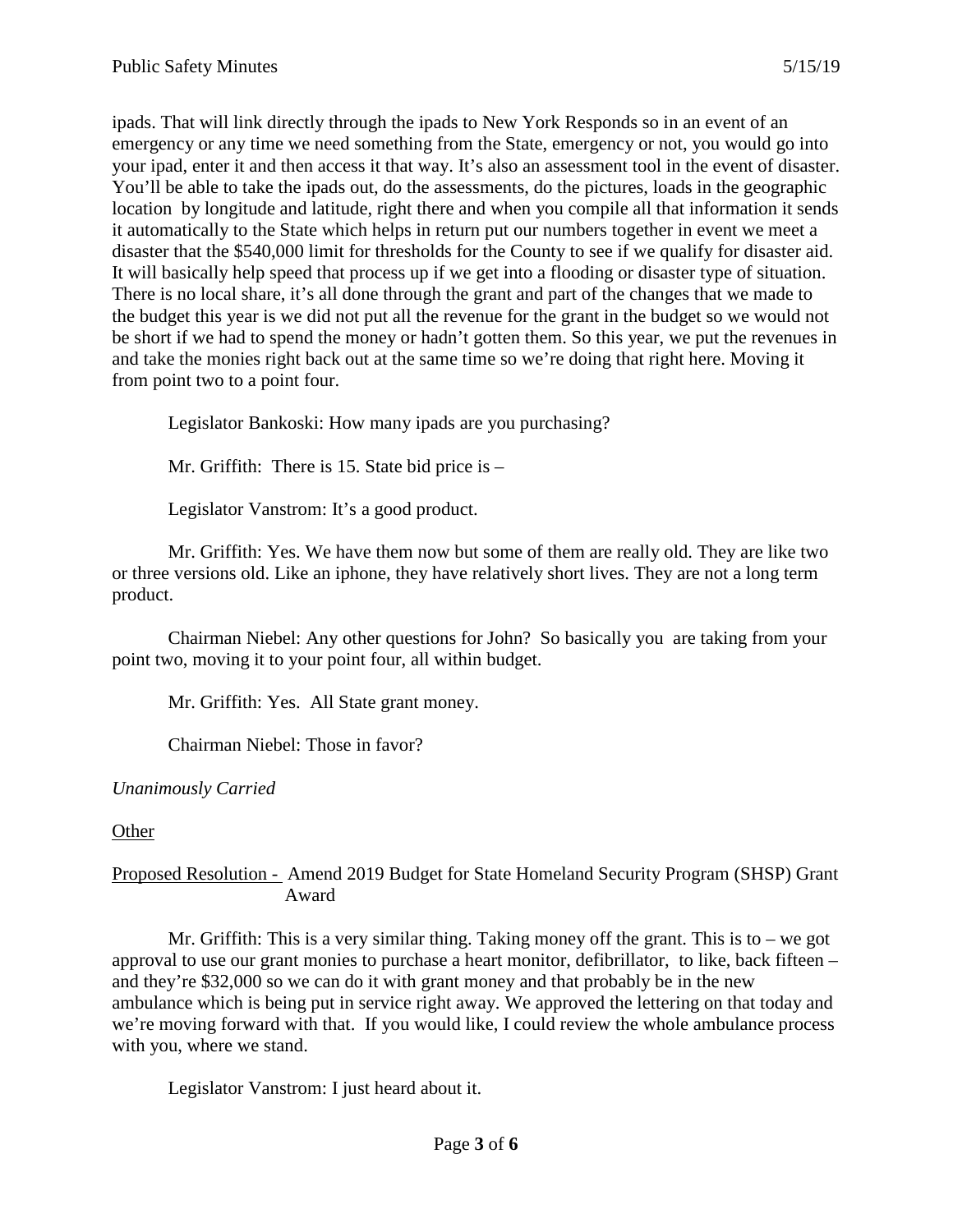Chairman Niebel: So this was not included in the 2019 budget?

Mr. Griffith: No, I don't believe that this was include in the 2019 budget.

Legislator Vanstrom: Sounds like a good item.

Chairman Niebel: So we're increasing the point two and also increasing the point four revenue.

Mr. Griffith: Yes.

Chairman Niebel: Any further questions?

#### *Unanimously Carried*

Mr. Griffith: We discussed the purchase of a second ambulance or –

Legislator Vanstrom: Not today.

Chairman Niebel: Maybe next time.

Proposed Resolution - Amend and Close Capital Project Accounts – Office of the Sheriff

UnderSheriff Braley: We had prior approved funding for \$240,000 for this year for a roofing project over the 911 center and the administrative portions to the Sheriff's office. Along with that, we knew that we had a repair that we had to do to a section over the tower section, the tall three story section that was inspected a little bit earlier . In fact, just before we went to the Planning Board with capital projects, we found that the damage over the winter had gotten quite a bit worse. We were going to request a few thousand dollars to complete that. We found out that we're going to need \$300,000 to complete it. The roofing contractor also indicated that if a high wind situation occurs, we could end up with a lot more damage to that roof that would cause more extensive repairs so we made that request to the Planning Board, they made a motion at the time and approved the funding then. So that is the reason that we've tried to push this resolution through to see if we can get a contractor to address that.

Legislator Vanstrom: So you would need \$60,000 more?

UnderSheriff Braley: Yes, the \$240,000 was already a prior *(inaudible)* for the year.

Legislator Vanstrom: Roofs are expensive, no question. If the roof falls in, we're in trouble.

UnderSheriff Braley: That's just it. If we let it go, we're really concerned that it could get more expensive.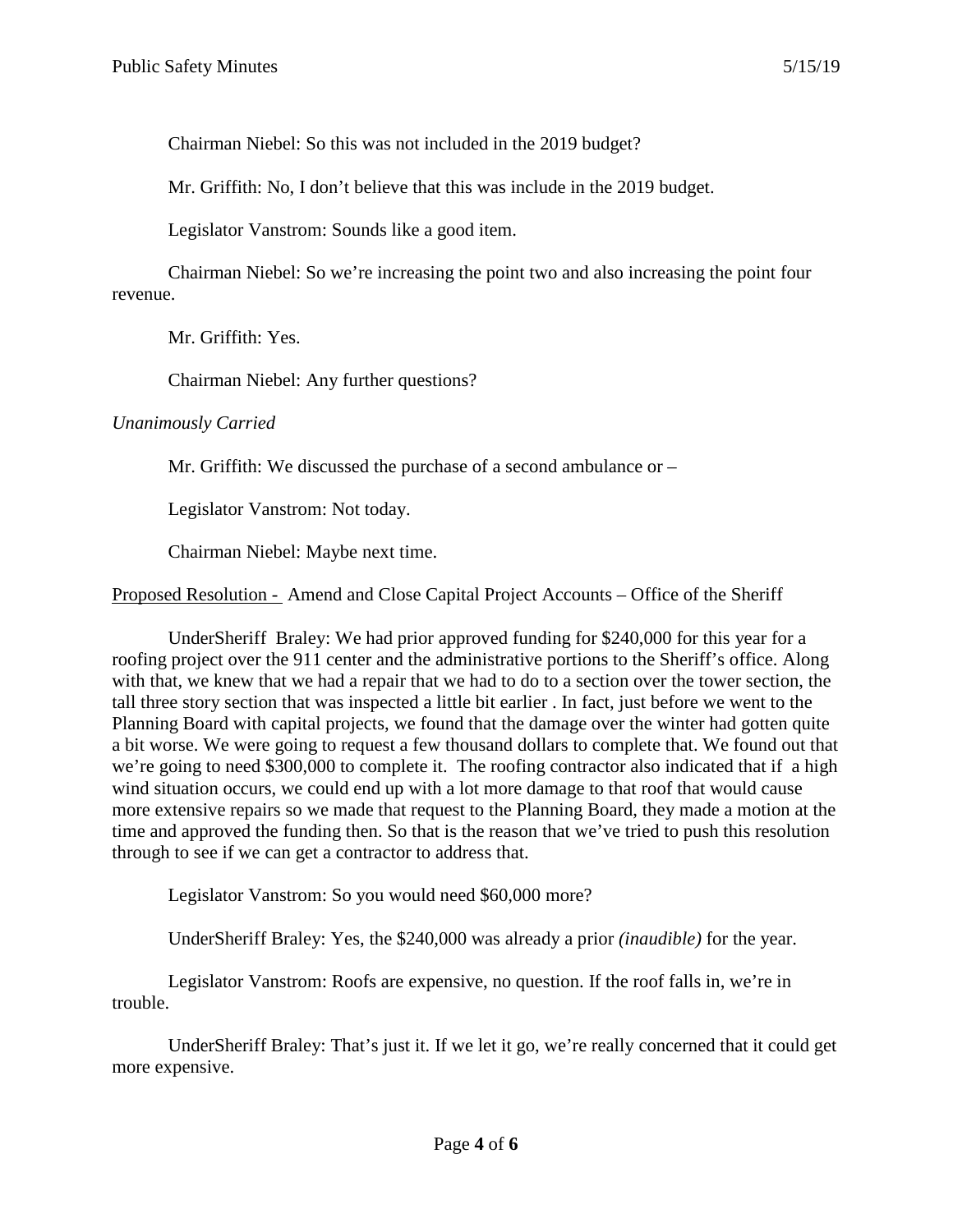Chairman Niebel: It could get worse and cost us a lot more. Anyone else have questions for the UnderSheriff? I just have a couple of questions. You close out a couple capital projects that total \$14,000, did you look at other capital projects that the Sheriff's department has to see if you could close out any more? Or, maybe this is for both you and Kathleen?

UnderSheriff Braley: Kathleen might be able to address some of it but those *(cross talk)* that we've come to the end of those projects.

Chairman Niebel: You've come up with \$14,000. Is there anything else that either you can close out or maybe coming in under budget that you could maybe apply to this project here?

UnderSheriff Braley: I'm not aware of anything right now. Is there another project there that you are aware of?

Chairman Niebel: I'm glad that you closed out these two but that's it Kathleen?

Mrs. Dennison: Well, as part of the capital project process for 2020, we asked all the departments to give an update on their existing projects and these two projects were the ones that UnderSheriff Braley identified as being completed and all invoices paid so we can close them. There are a couple of other projects that have a remaining budget on them that looks like they are pretty close to completion but not close enough to do it at this time. But I would say, as far as what the UnderSheriff shared with the Planning Board, there weren't any projects that were expected to be over budget other than this one.

Chairman Niebel: That is a good thing. And this has been approved by the Planning Board?

UnderSheriff Braley: Yes.

Mrs. Dennison: Correct.

Chairman Niebel: This might just be an accounting function Kathleen but, we can't take the \$14,000 and apply it to the roof project, we have to take the \$14,000, put it back into the general capital project fund?

Mrs. Dennison: Yes.

Chairman Niebel: We couldn't have adjusted these numbers to – like, instead of increasing the use of the fund balance by \$60,000, we can't increase it by \$46,000 and deduct the \$14,000?

Mrs. Dennison: The reason we wrote the resolution this way is that, we don't know the precise amount of the –

Chairman Niebel: Because you haven't closed out?